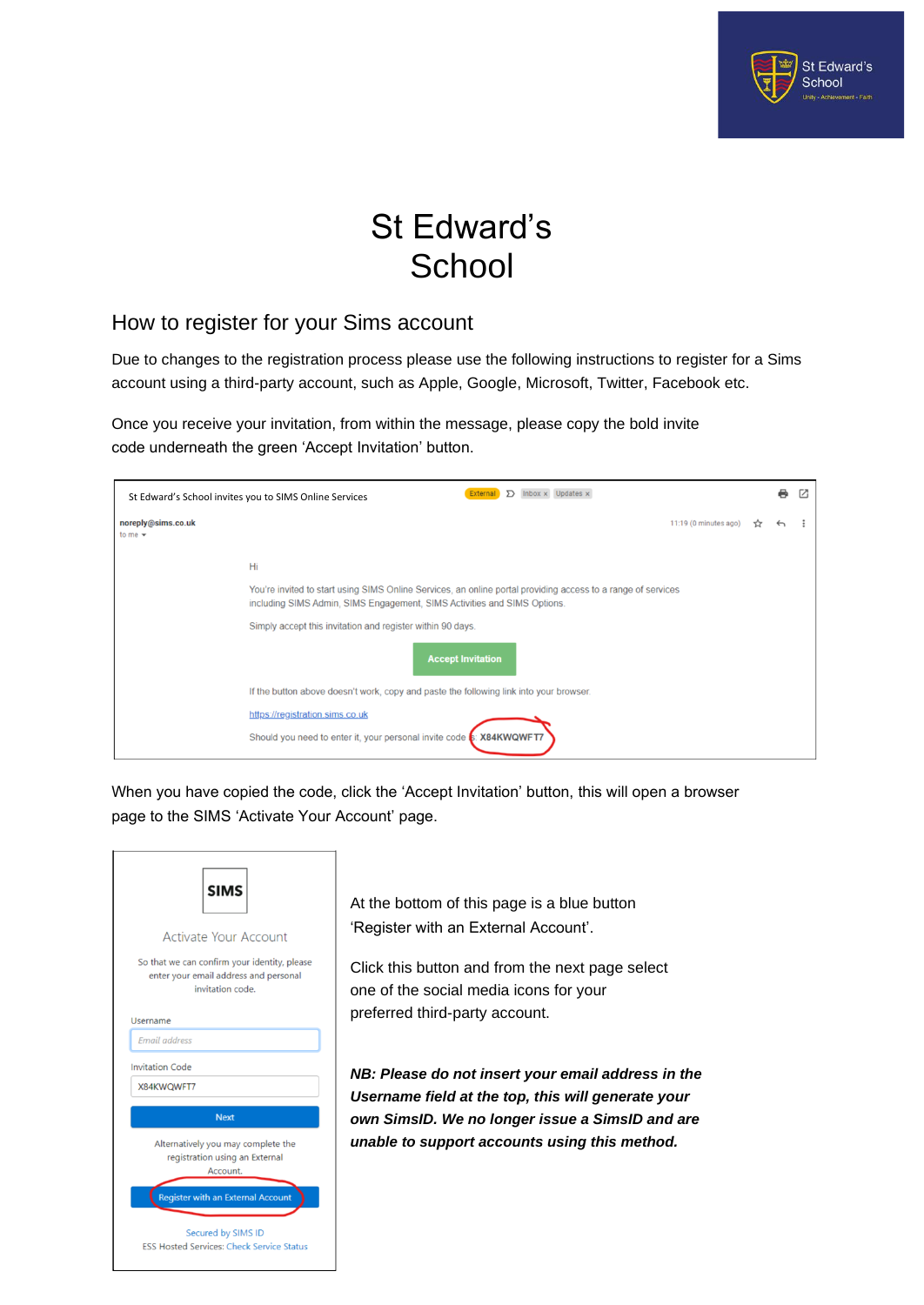

|          | Register your account for SIMS<br>products             |
|----------|--------------------------------------------------------|
| Username |                                                        |
|          | This is usually an email address                       |
| Password |                                                        |
| Password |                                                        |
|          | <b>Show Password</b><br>Forgot Password?               |
|          |                                                        |
|          | Sign in                                                |
|          | <b>OR</b>                                              |
|          | G                                                      |
|          | <b>ESS</b>                                             |
|          | <b>ESS: Check Service Status</b><br>Secured by SIMS ID |

From the 'Register' page please click the Social Media Icon that reflects your preferred third-party account.

This will be the account you use as the sign-in method to access your Sims account.

*For illustration purposes, we will select the Google icon, this is how students will register for their account using their school email details.*

Click the Google icon to open the next account selection page.

|   |                     | Choose an account                                                                                                     |  |  |
|---|---------------------|-----------------------------------------------------------------------------------------------------------------------|--|--|
|   |                     | to continue to sims.co.uk                                                                                             |  |  |
|   |                     |                                                                                                                       |  |  |
| s |                     |                                                                                                                       |  |  |
| ౷ | Use another account |                                                                                                                       |  |  |
|   |                     | To continue, Google will share your name, email address,<br>language preference, and profile picture with sims.co.uk. |  |  |

**For students**, please select your queenelizabeths.com account.

**For parents**, insert your gmail account details.

If your account is not listed please use the 'Use another account' option.

When you are signed in, you will be taken to the SIMS 'Registration' page.

| Registration                                           |                                                                                                      |            |
|--------------------------------------------------------|------------------------------------------------------------------------------------------------------|------------|
|                                                        | You will have received a new service invite code from either SIMS or from your school administrator. |            |
| Please enter the code below and tap or click Register. |                                                                                                      |            |
| Name                                                   | Your name will appear here                                                                           | (not you?) |
| Signed in with                                         | Google                                                                                               |            |
| <b>Invitation Code</b>                                 | Please enter your Invite code                                                                        |            |
|                                                        | Register                                                                                             |            |
|                                                        |                                                                                                      |            |

Your name should automatically populate in the Name field.

Please paste your invite code into the Invitation field and click Register. This will then proceed to create your SIMS account